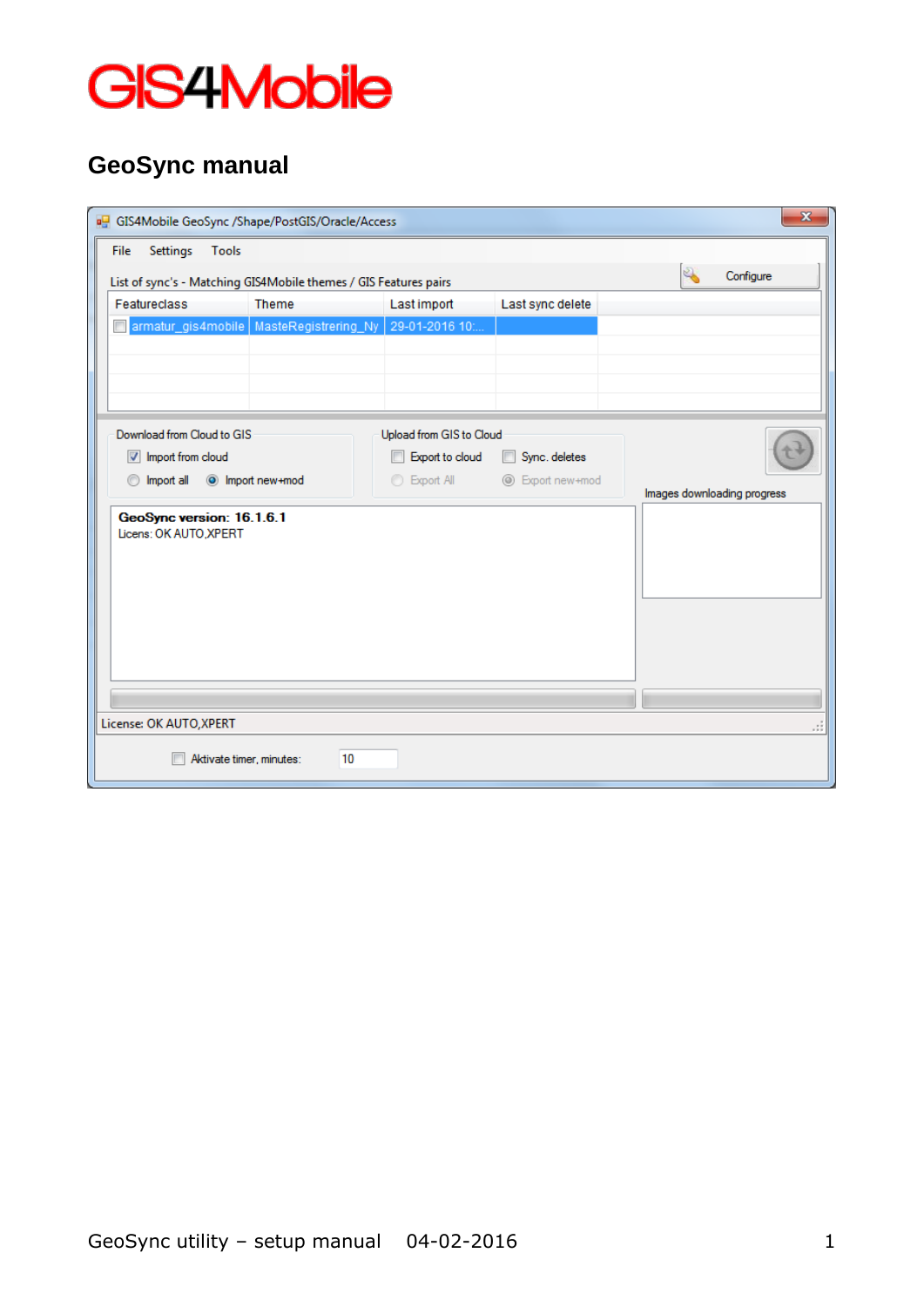### **Intro**

GeoSync is a part of the GIS4Mobile concept – the part that connect the office GIS to the GIS4Mobile data storage (Gis4Mobile Cloud).

GeoSync is available in several different implementations.

Here is a list of some variations:

| GeoSync version | GIS systems                                                           | Description                                                                                                                                            |
|-----------------|-----------------------------------------------------------------------|--------------------------------------------------------------------------------------------------------------------------------------------------------|
| GeoSyncDivGIS   | PostGIS<br>MS Sql Server spatial<br>ESRI shape,<br>Oracle 10 spatial, | This version runs directly in<br>windows, allowing the user to<br>connect to a folder with *.shp or<br>*.tab files, or to an oracle via a<br>UDL file. |
| GeoSync(GM)     | GeoMedia                                                              | Runs as a custom command in<br>GeoMedia or GeoMedia Pro.<br>Allows to connect to any<br>read/write datasource.                                         |
| GeoSync(Arc)    | <b>ArcGIS</b>                                                         | Runs as a custom command in<br>ArcGIS - connects to currently<br>open data, via the TOC in ArcGIS                                                      |
|                 | MicroStation                                                          |                                                                                                                                                        |
| GeoSync(MI)     | MapInfo                                                               | Runs as a tool under MapInfo                                                                                                                           |

For specific instructions look at chapters in the end of this book (none yet).

This guide will explain how to do the following:

- Install GeoSync
- Configure GeoSync
- Run GeoSync
- Automatically run GeoSync
- Publish data the easy way.

See a brief overview of the GIS4Mobile here:

### *Overview of GIS4Mobile*

GIS4Mobile has these 3 parts:

- The mobile devices (mobile phones with apps).
- The communication and storage service (Gis4Mobile Cloud).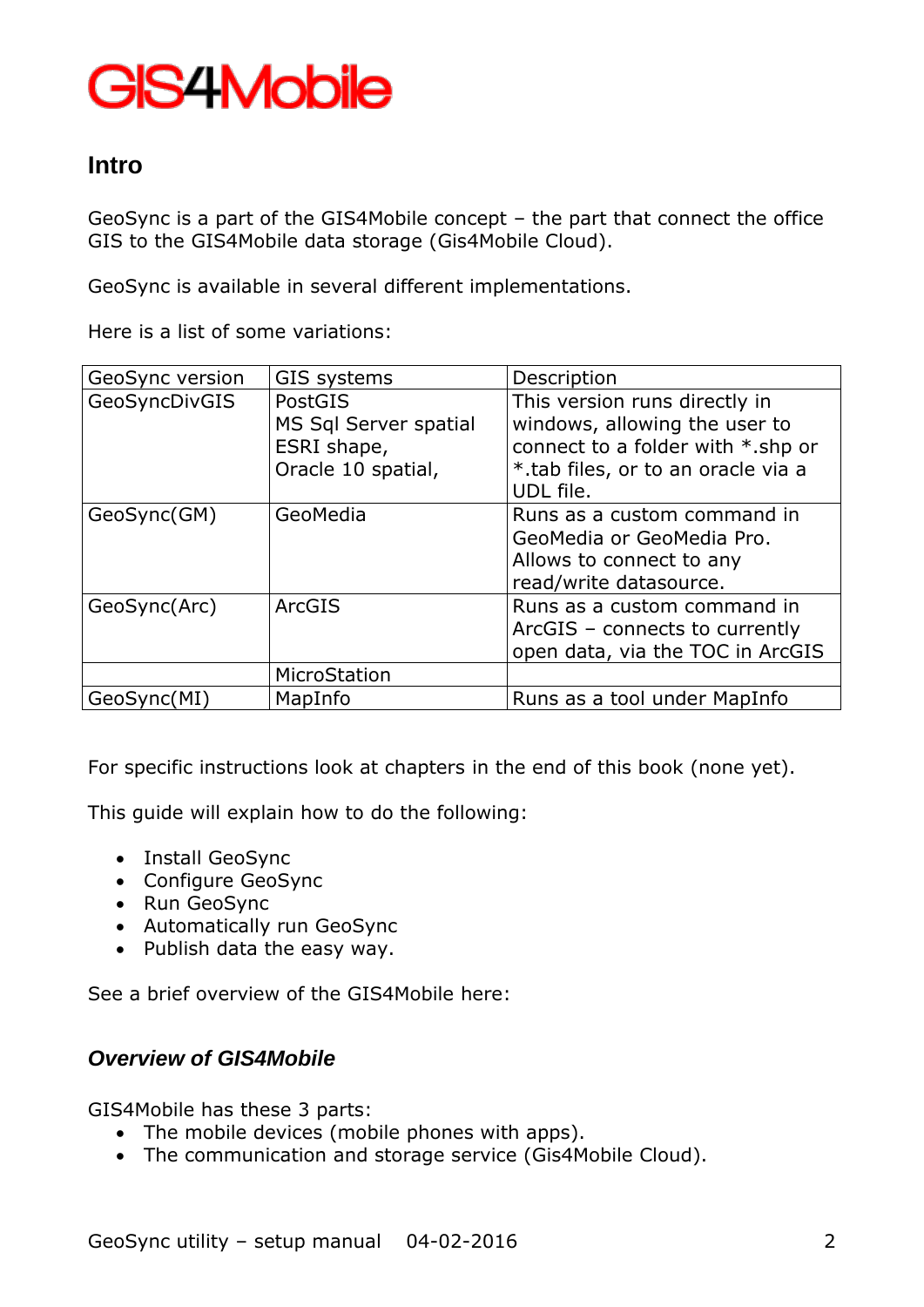

• The office GIS (GeoSync)

#### **Mobile devices**

The mobile devices are tablets or mobile phones, with builtin GPS and internet connection ability.

On the mobile device the GIS4Mobile app should be installed. The following are currently supported:

- iPhone get the GIS4Mobile app in the app-store.
- iPad **get the GIS4Mobile app in the app-store.**
- Android get the GIS4Mobile app in the market.

The app requires the user to enter a username and password, thereby allowing access to the organisations data.

After the login, the user will be able to edit existing registrations, and add new registrations (depending on the current configuration).

Registration contains coordinates, attributes and an optional image.

Data that is captured is immidiately transferred to the Gis4Mobile Cloud.

#### **The communication service (Gis4Mobile Cloud)**

The Gis4Mobile Cloud is a online storage facility, that holds the geographical data.

Also the Gis4Mobile Cloud holds tables with user and organisation configurations, allowing you to assign specific credentials to every user.

Basically the Gis4Mobile Cloud is a spatial database and a set of web services.

#### **The office GIS (Geosynk)**

Data that is collected by mobile workers can be transferred to the office GIS using GeoSynk applications. And furthermore data that is maintained in the GIS can be published to be visible and editable for the mobile workers.

All communications from the GIS goes to the Gis4Mobile Cloud service.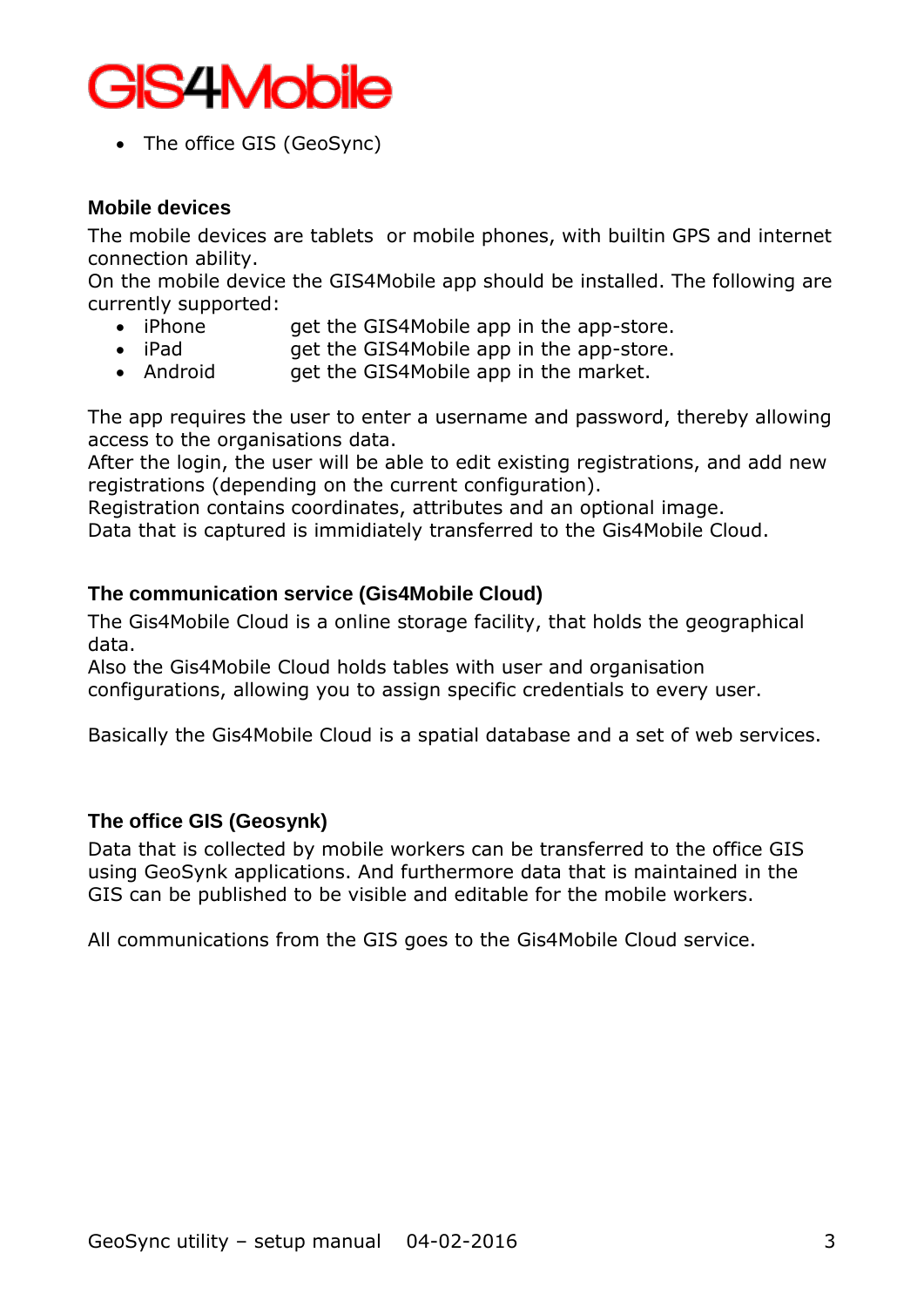

## **GeoSync utility**

### *Getting started*

When the application is installed the first time, you need to configure synchronisation. This is done by selecting **Tools->Add new sync** which is described in detail later.

If GeoSync is started as a plugin in MapInfo, ArcGIS or GeoMedia the user should open tables, before GeoSync is started.

It is also important to review the basic configuration, click the Configure button.

### *Using GeoSync*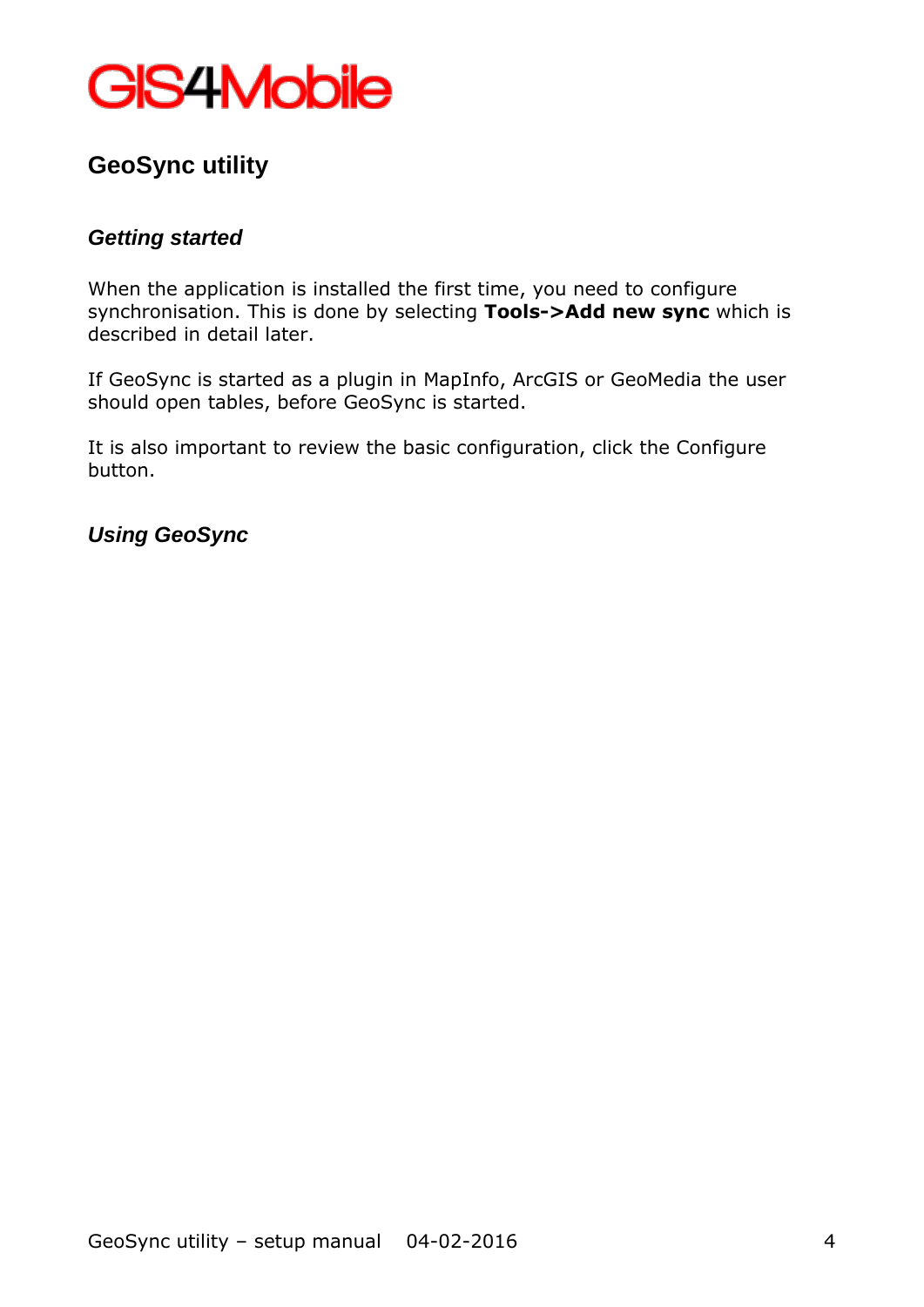| GIS4Mobile GeoSync /Shape/PostGIS/Oracle/Access                  |                  |                          |                  | $\mathbf{x}$                |
|------------------------------------------------------------------|------------------|--------------------------|------------------|-----------------------------|
| Settings<br>Tools<br>File                                        |                  |                          |                  |                             |
| List of sync's - Matching GIS4Mobile themes / GIS Features pairs |                  |                          |                  | Configure                   |
| <b>Featureclass</b>                                              | <b>Theme</b>     | Last import              | Last sync delete |                             |
| V armatur_gis4mobile MasteRegistrering_Ny 29-01-2016 10:         |                  |                          |                  |                             |
|                                                                  |                  |                          |                  |                             |
|                                                                  |                  |                          |                  |                             |
|                                                                  |                  |                          |                  |                             |
| Download from Cloud to GIS                                       |                  | Upload from GIS to Cloud |                  |                             |
| $\triangledown$ Import from cloud                                |                  | Deport to cloud          | Sync. deletes    |                             |
| Import all<br>⊙                                                  | O Import new+mod | <b>Export All</b>        | C Export new+mod | Images downloading progress |
| GeoSync version: 16.1.6.1                                        |                  |                          |                  |                             |
| Licens: OK AUTO, XPERT<br>Licens: OK AUTO, XPERT                 |                  |                          |                  |                             |
|                                                                  |                  |                          |                  |                             |
|                                                                  |                  |                          |                  |                             |
|                                                                  |                  |                          |                  |                             |
|                                                                  |                  |                          |                  |                             |
|                                                                  |                  |                          |                  |                             |
|                                                                  |                  |                          |                  |                             |
| License: OK AUTO, XPERT                                          |                  |                          |                  | - 11                        |
| Aktivate timer, minutes:                                         | 10               |                          |                  |                             |
|                                                                  |                  |                          |                  |                             |

The normal use of Geosync will be to launch the program, and depending on configuration, push the green button.

When pushing the green button the configurations selected will be performed.

- $\bullet$  In the top-list you see your syncronisations here is 1 syncronisation selected.
- Import is selected, meaning data from GIS4Mobile will be fetched into GIS
- Export is selected, meaning data will be sent from GIS to GIS4Mobile Cloud.
- Sync. Deletes is selected, meaning objects you deleted in GIS will be deleted in GIS4Mobile Cloud.

But before the program will work we need to do configurations: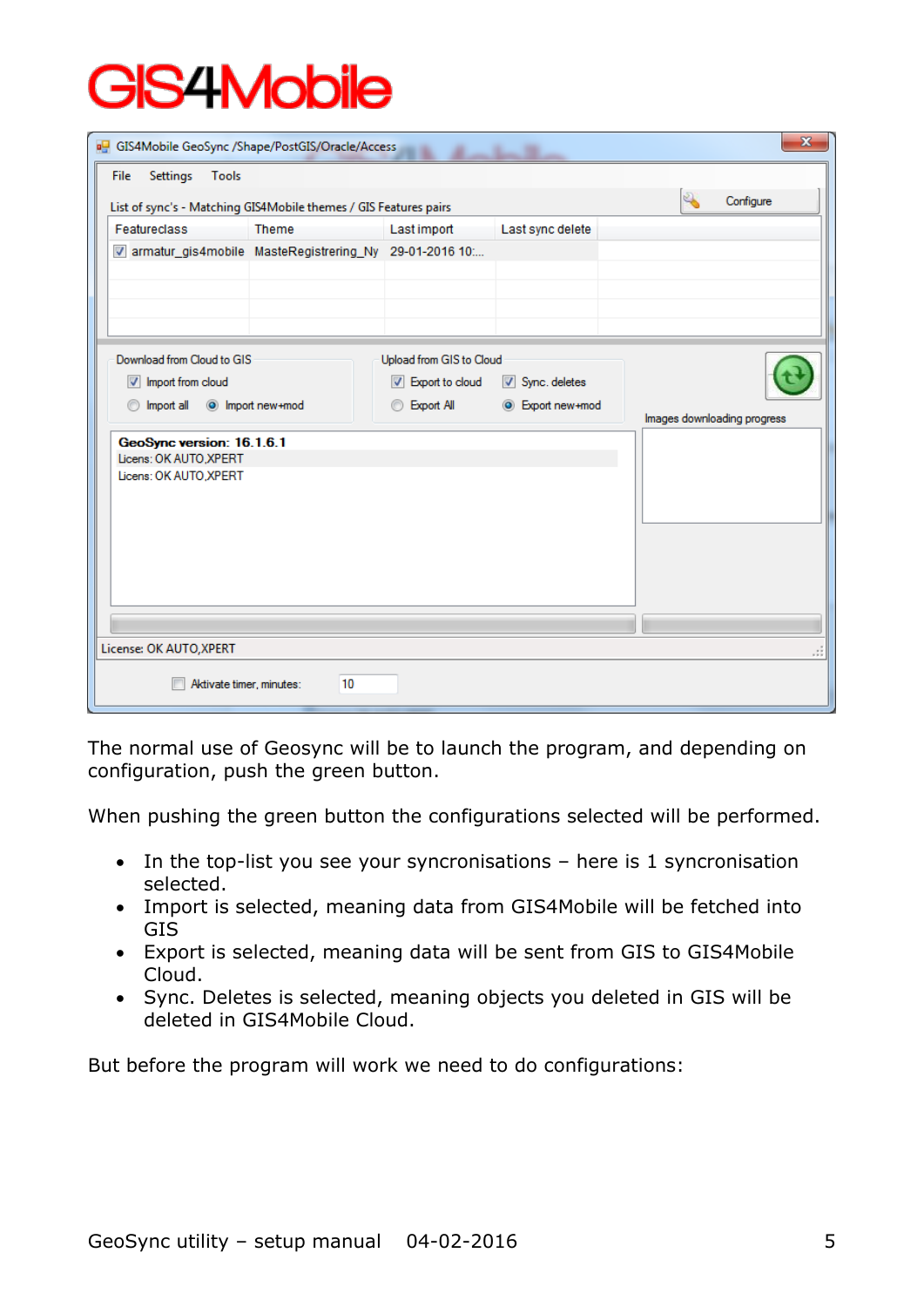### *Basic configuration*

The basic config has this window, where you configure details for the program operation.

The bottom-line in the config window informs you where the config files are located.

| Setup (16.1.6.1)                                                                    |               |
|-------------------------------------------------------------------------------------|---------------|
| File                                                                                |               |
| <b>Basic settings</b><br>Photos folder<br>Mail service                              |               |
| Checksum files contain checksums that are used to find what you modify in your GIS. |               |
| Folder for GeoSync checksum files.                                                  |               |
| C:\02WORK\G4M\Test                                                                  | <b>Browse</b> |
|                                                                                     |               |
| Min and Max Cordinates                                                              |               |
| 5<br>Max number to delete in cloud without warning:                                 |               |
| License for AUTO OK                                                                 |               |
| Program license                                                                     |               |
| Create logfiles in C:\Users\Ove\Documents                                           |               |
|                                                                                     |               |
| c:\01safedata\pgm\gis4mobile\shape\g4mshape\bin                                     | ок<br>Cancel  |

#### **Checksum files**

The program maintains datafiles with checksums for every object that has been fetched from the GIS4Mobile Cloud, or sent to the GIS4Mobile cloud. Checksum is a calculated value, that is used to track local modifications. This means that if you modify an object in your GIS then GeoSync is able to find this modified object and export the changes to GIS4Mobile Cloud, and also if you delete an object in your GIS, GeoSync will delete this object in the GIS4Mobile Cloud.

#### **Min and max coordinates**

It is possible to enter a rangebox for your data, making GeoSync ignore data outside this rangebox.

#### **Photos folder**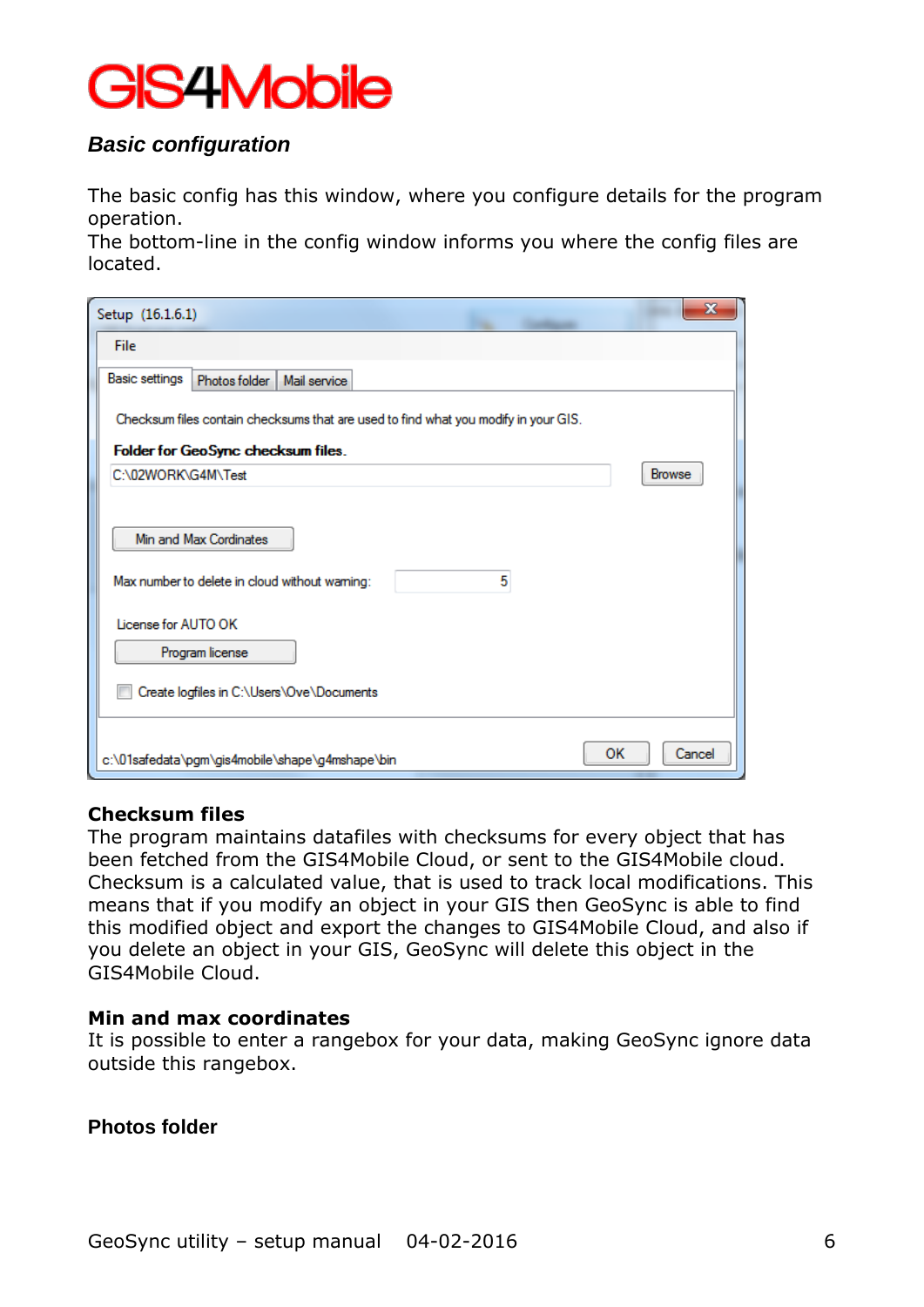| Setup (16.1.6.1)                                | $\mathbf{x}$        |
|-------------------------------------------------|---------------------|
| File                                            |                     |
| Basic settings Photos folder   Mail service     |                     |
| V Dowmload images to folder:                    |                     |
| <b>Folder for image files:</b>                  |                     |
| C:\02WORK\g4m                                   | Browse              |
| Add Theme Name To Image Folder                  |                     |
| Image format: JPG<br>▼                          |                     |
|                                                 |                     |
|                                                 |                     |
|                                                 |                     |
|                                                 |                     |
|                                                 |                     |
|                                                 |                     |
| c:\01safedata\pgm\gis4mobile\shape\g4mshape\bin | <b>OK</b><br>Cancel |

Here you select where in your system to place the images the fieldworkers capture for the registrations.

### **Mail service**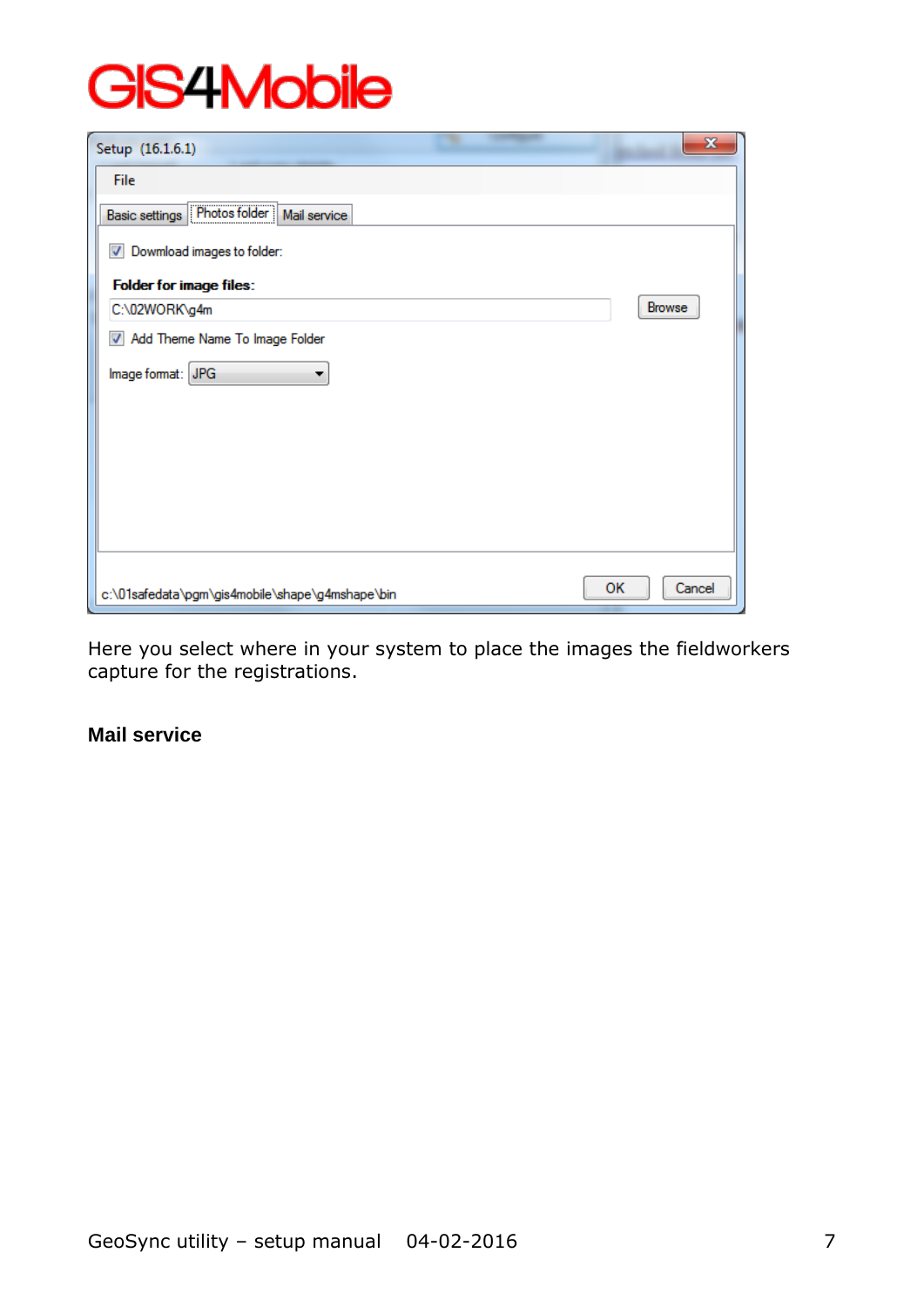| Setup (16.1.6.1)                                                                                              |                       |           |                    |    | $\mathbf{x}$ |
|---------------------------------------------------------------------------------------------------------------|-----------------------|-----------|--------------------|----|--------------|
| File                                                                                                          |                       |           |                    |    |              |
| Photos folder<br><b>Basic settings</b>                                                                        | Mail service          |           |                    |    |              |
| Mail server (SMTP):                                                                                           | mail.telenor.dk       |           |                    |    |              |
| Mailserver login:                                                                                             | dsl658257             | password: | <b>XXXXXXXXXXX</b> |    |              |
| Mail to:                                                                                                      | olh@gis4mobile.dk     |           |                    |    |              |
| Mail from:                                                                                                    | geosync@gis4mobile.dk |           | Send Testmail      |    |              |
| Testmail accepted.<br>√<br>Send mail after each sync.<br>Send mail only on error.<br>$\overline{\mathcal{A}}$ |                       |           |                    |    |              |
| c:\01safedata\pgm\gis4mobile\shape\g4mshape\bin                                                               |                       |           |                    | OK | Cancel       |

Here you configure the mail-service.

Geosync is able to send you mails after each syncronisation.

### *Configuring sync's and maintaining data*

The tools menu has several options to configure the program.

You need to configure sync's to get started. This can be done either by publishing your GIS data or by configuring a sync.

In the tools menu you find guides to help you, but also optional single-window setup tools.

Here we describe a few essential tools: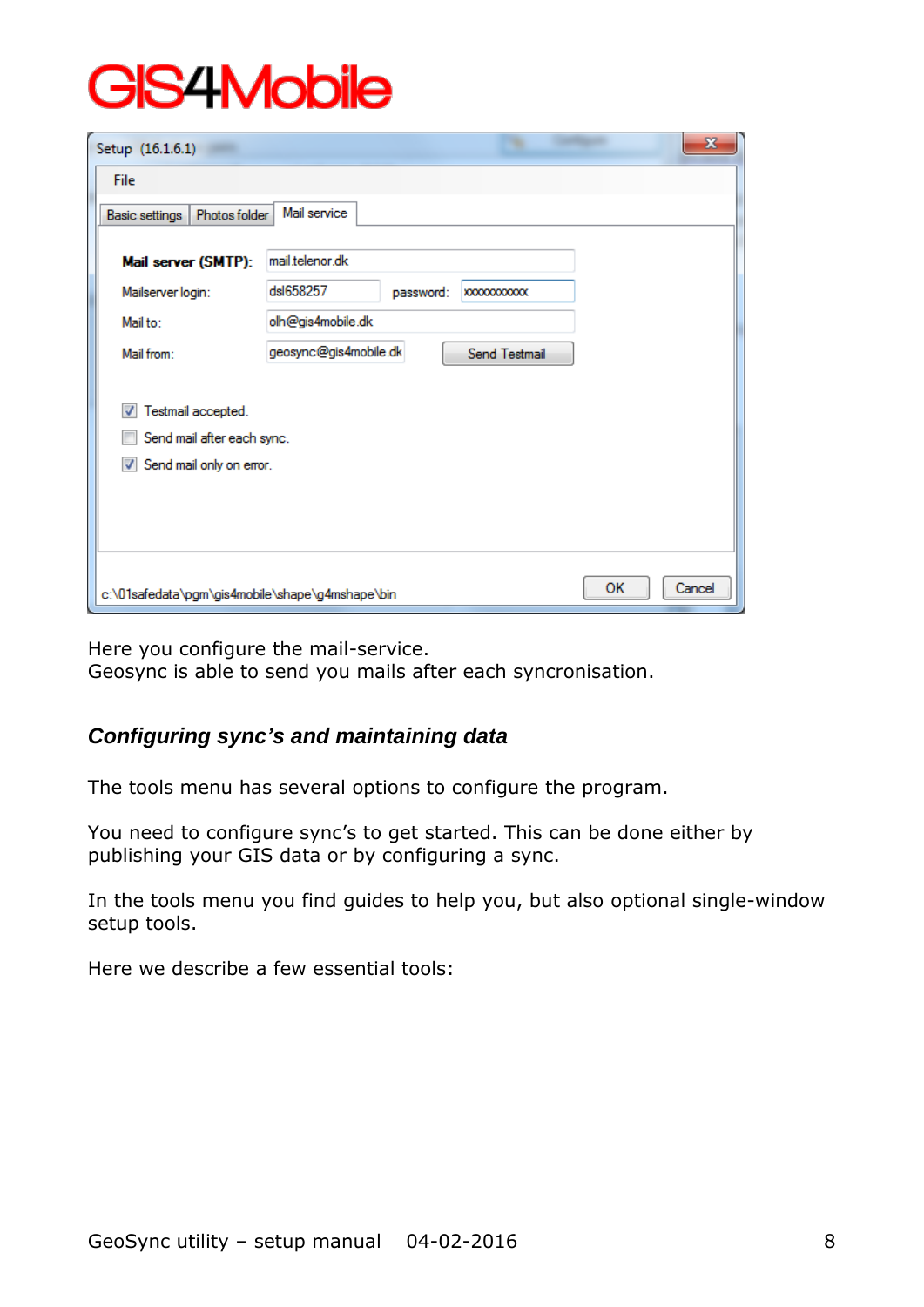

## *Add sync (guided)*

| out frmSubscribe16.1.6.1                              | $\mathbf{x}$ |
|-------------------------------------------------------|--------------|
| Syncronize GIS data with G4M Cloud                    | Stop         |
|                                                       |              |
| This wizzard helps you set up syncronsing.            |              |
| 1. First you select a theme from the GIS4Mobile Cloud |              |
| 2. Then you select or create GIS tables.              |              |
| 3. The wizzard set up the sync process.               |              |
|                                                       |              |
| Just enter login to get started.                      |              |
| GIS4Mobile admin Login:                               |              |
| Usemame:<br>G4M/admin<br>Password:   xxxxxxxx         |              |
|                                                       |              |
|                                                       |              |
|                                                       |              |
|                                                       | Start >      |
|                                                       |              |
|                                                       | .            |

This is a guide to help you configure sync's.

Select this tool if you already has set up GIS4Mobile for capturing data, and now want to attach your GIS-table, or even create a GIS-table.

In this wizard you will be asked to select or create a GIS table, to receive the field data.

When the guide completes you will also have created a sync, so GeoSync is ready synchronize your GIS data with GIS4Mobile Cloud.

*Publish GIS data (guided)*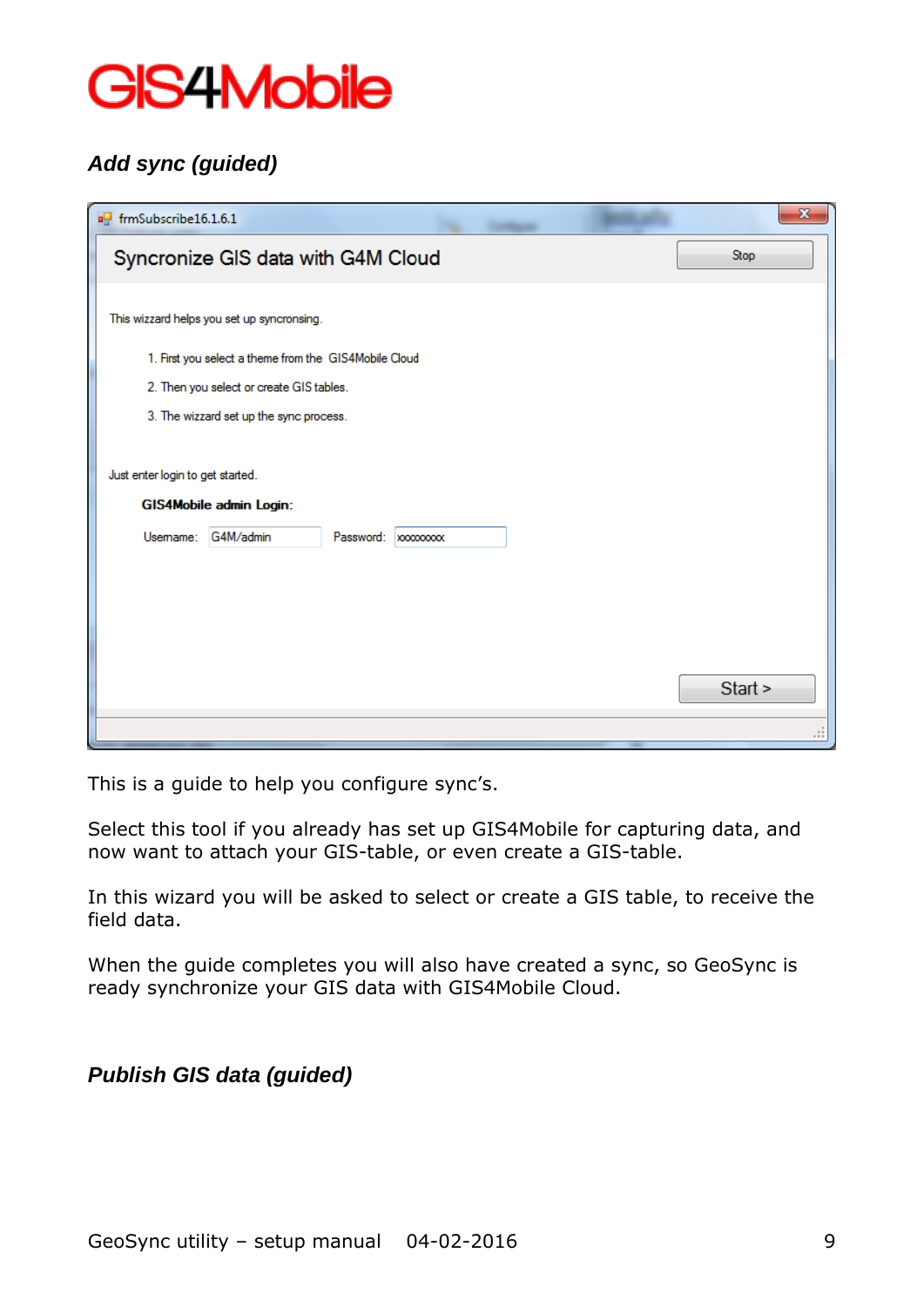|                                                              | GIS4Mobile wizzard / Publish GIS Data.16.1.6.1                     |  |  |  | x |  |  |
|--------------------------------------------------------------|--------------------------------------------------------------------|--|--|--|---|--|--|
| Stop<br>Publish GIS-data to GIS4Mobile Cloud                 |                                                                    |  |  |  |   |  |  |
| This wizzard helps you publish GIS-data to GIS4Mobile users. |                                                                    |  |  |  |   |  |  |
|                                                              | 1. First you select a GIS table                                    |  |  |  |   |  |  |
|                                                              | 2. The wizzard creates GIS4Mobile Cloud Themes                     |  |  |  |   |  |  |
|                                                              | 3. The wizzard uploads your data.                                  |  |  |  |   |  |  |
|                                                              | 4. The wizzard set up the GIS4Mobile userprofile for mobile users. |  |  |  |   |  |  |
| Just enter login to get started.                             |                                                                    |  |  |  |   |  |  |
|                                                              | GIS4Mobile admin Login:                                            |  |  |  |   |  |  |
| Usemame:                                                     | G4M/admin<br>Password:<br><b>xxxxxxx</b>                           |  |  |  |   |  |  |
|                                                              |                                                                    |  |  |  |   |  |  |
|                                                              |                                                                    |  |  |  |   |  |  |
| Start >                                                      |                                                                    |  |  |  |   |  |  |
|                                                              |                                                                    |  |  |  |   |  |  |

The publish GIS data guide helps you set up GIS4Mobile to receive data from your GIS. Use this guide if you have data in your GIS that you want to publish to fieldworkers, for maintainance by GIS4Mobile.

In this guide you will create tables in the GIS4Mobile Cloud service, that match your GIS table.

When the guide completes you will also have created a sync, so GeoSync is ready synchronize your GIS data with GIS4Mobile Cloud.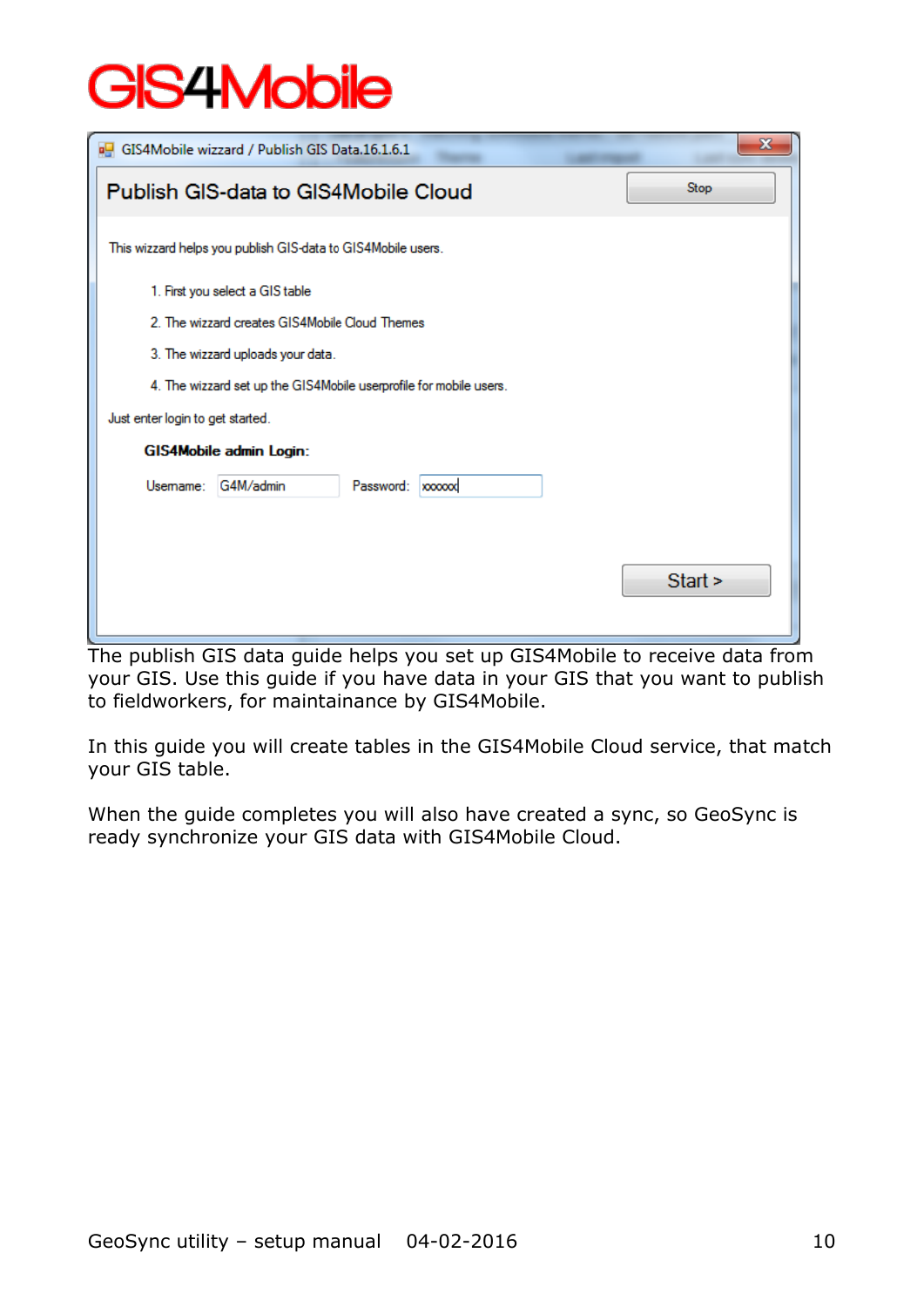

## *Setup sync (single window)*

|                                                            | Select G4M Cloud Theme |    | Matching GIS feature      |                                                                                             |   |
|------------------------------------------------------------|------------------------|----|---------------------------|---------------------------------------------------------------------------------------------|---|
| <b>MasteRegistrering</b>                                   |                        |    | Master                    | D<br>Select                                                                                 |   |
| Attributes in selected field theme                         |                        |    | Attributes in GIS feature |                                                                                             |   |
| Field                                                      | <b>Type</b>            |    | Column                    | GIS4Mobile field                                                                            | ┻ |
| Montering                                                  | string                 |    | Montering                 | Montering                                                                                   |   |
| Monteringshoejde                                           | string                 |    | Monterings                |                                                                                             |   |
| Med_arm                                                    | string                 | Ξ  | Med_arm                   | Med am                                                                                      | Ξ |
| Forsyning                                                  | string                 |    | Forsyning                 | Forsyning                                                                                   |   |
| Producent_Philips                                          | string                 |    | Producent                 | Producent_Philips                                                                           |   |
| Producent_Thom                                             | string                 |    | Producen 1                |                                                                                             |   |
| Producent_Focus                                            | string                 |    | Producen <sub>2</sub>     |                                                                                             |   |
| Taendskab_tilslutttet                                      | string                 |    | Taendskab                 |                                                                                             |   |
| Bemaerkninger                                              | string                 | ┯  | Bemaerknin                |                                                                                             | ▼ |
| Selected for syncronization by default.<br>Last sync date: | 4. februar 2016        | ▦▾ | Max image count:          | $\vert$ 1<br>Verify fields<br>Create checksum file<br>Send mail after sync                  |   |
|                                                            |                        |    |                           |                                                                                             |   |
| File specification for layer:                              |                        |    |                           | Master@ESRI Shapefiles C:\02WORK\g4m\DukeMW\powerline\DukeMW_Polyline_SW\DukeMW_Polyline_SW |   |
|                                                            |                        |    |                           |                                                                                             |   |

In this window you see the GIS4Mobile field theme on the left, and your GIS table on the right.

On the left you see the GIS4Mobile attributes and themes. On the right you see GIS attributes, and matching GIS4Mobile attributes.

You can simply drag lines from left to right to match attribute names. Here we have matched "Producent\_" with "Producent\_Phillips"

The Verify fields button will check if you have the valid attributes on the GIS featureclass.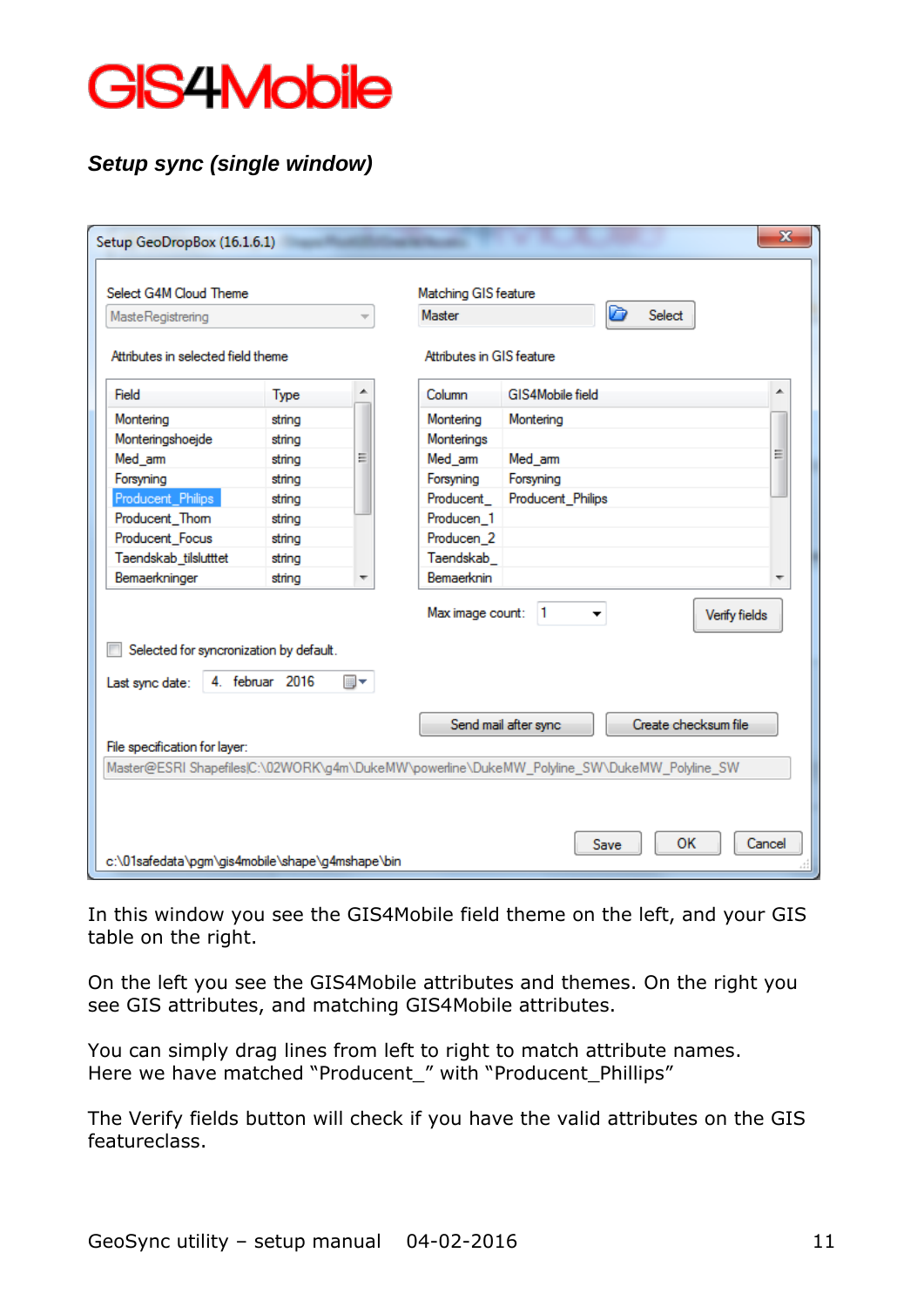Please OBS that the attribute G4MID is not optional. It should be of type text, size 40. The Verify button will try to add this attribute.

### *Delete data from GIS4Mobile Cloud*

| х<br>▣<br>$\Box$                                                |  |  |  |  |  |  |
|-----------------------------------------------------------------|--|--|--|--|--|--|
| Stop<br>Publish GIS-data to GIS4Mobile Cloud                    |  |  |  |  |  |  |
| This wizzard helps you delete data from GIS4Mobile Cloud Themes |  |  |  |  |  |  |
|                                                                 |  |  |  |  |  |  |
|                                                                 |  |  |  |  |  |  |
|                                                                 |  |  |  |  |  |  |
|                                                                 |  |  |  |  |  |  |
|                                                                 |  |  |  |  |  |  |
|                                                                 |  |  |  |  |  |  |
|                                                                 |  |  |  |  |  |  |
|                                                                 |  |  |  |  |  |  |
| Start >                                                         |  |  |  |  |  |  |
|                                                                 |  |  |  |  |  |  |

This guide will help you delete data from GIS4Mobile Cloud.

## **How to syncronize GIS and Gis4Mobile Cloud**

The syncronisation between GIS and Gis4Mobile Cloud can be done as often as you like..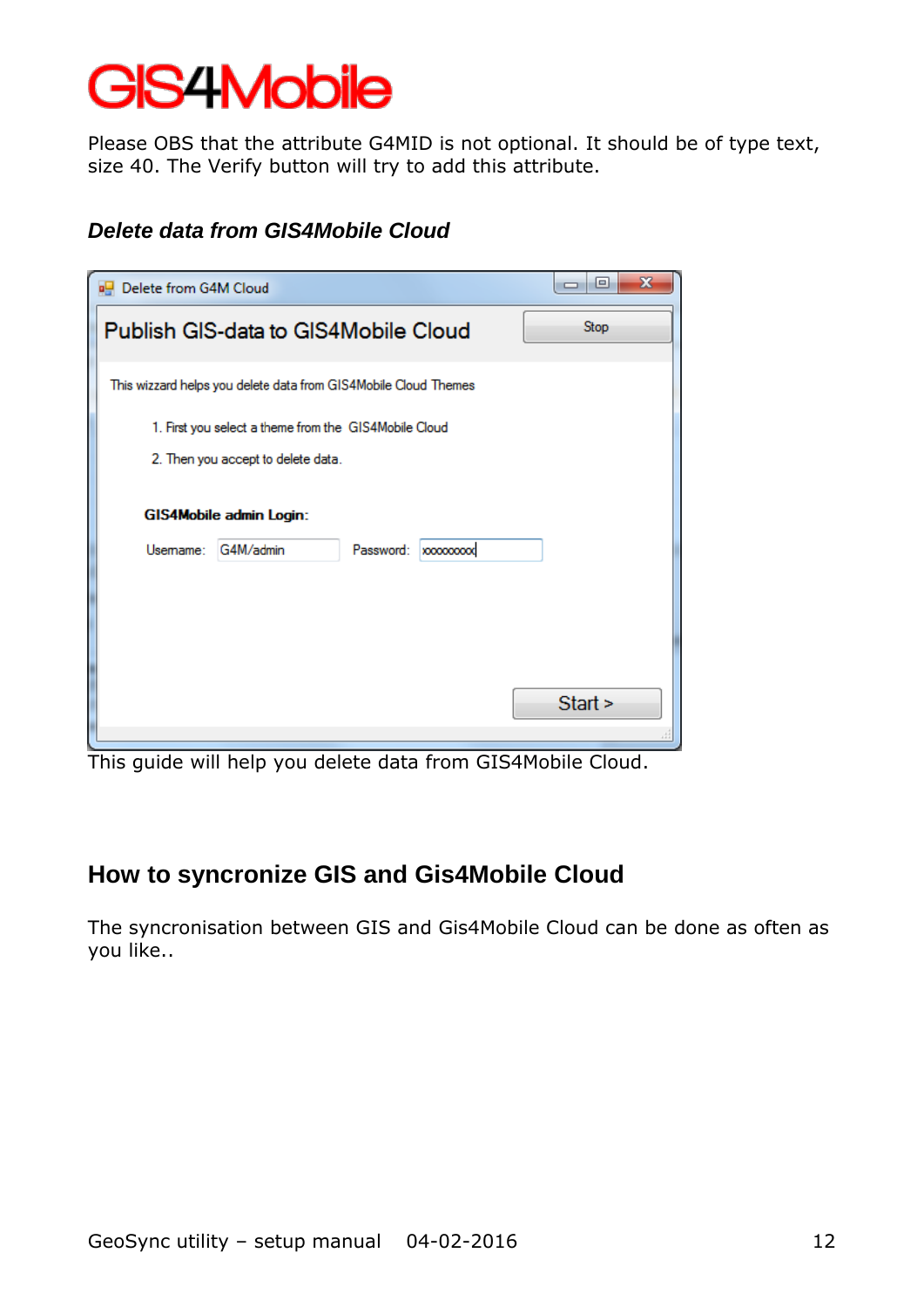|                                                                                                                       | GIS4Mobile GeoSync /Shape/PostGIS/Oracle/Access                                                                                                                                                                             |                |                  |  |  | $\mathbf{x}$ |
|-----------------------------------------------------------------------------------------------------------------------|-----------------------------------------------------------------------------------------------------------------------------------------------------------------------------------------------------------------------------|----------------|------------------|--|--|--------------|
| Settings<br>File                                                                                                      | Tools<br>List of sync's - Matching GIS4Mobile themes / GIS Features pairs                                                                                                                                                   |                |                  |  |  | Configure    |
| Featureclass Theme                                                                                                    |                                                                                                                                                                                                                             | Last import    | Last sync delete |  |  |              |
| <b>V</b> Master                                                                                                       | MasteRegistrering                                                                                                                                                                                                           | 04-02-2016 14: |                  |  |  |              |
| Import all<br>$\circledcirc$                                                                                          | Download from Cloud to GIS<br>Upload from GIS to Cloud<br>Import from cloud<br>Sync. deletes<br>$\triangledown$ Export to cloud<br><b>Export All</b><br>O Import new+mod<br>C Export new+mod<br>Images downloading progress |                |                  |  |  |              |
| GeoSync version: 16.1.6.1<br>Licens: OK AUTO .XPERT<br>Licens: OK AUTO, XPERT<br>Check OK: MasteRegistrering / Master |                                                                                                                                                                                                                             |                |                  |  |  |              |
|                                                                                                                       |                                                                                                                                                                                                                             |                |                  |  |  |              |
| License: OK AUTO, XPERT                                                                                               |                                                                                                                                                                                                                             |                |                  |  |  |              |
|                                                                                                                       | Aktivate timer, minutes:                                                                                                                                                                                                    | 10             |                  |  |  |              |

In the list we see the currently themes/featureclass – and the date/time of last import etc, and a checkbox to select which themes we want to syncronize.

Her we try to explain the operations done by the application:

| Import | New and modified data are fetched from the Gis4Mobile Cloud. As<br>every object has a unique ID (the G4MID) the application will<br>make sure every object is only added once to the GIS database,<br>and also the application can locate the exact record in the GIS<br>database, if it has been modified by the field workers.<br>The import utility maintains a datafile with datetime(timestamps)<br>and checksums for every object.<br>There is an option to "Import all" $-$ this will force the program to<br>fetch all your data from Gis4Mobile Cloud - otherwise onlye data<br>added or modified since last fetch will be fetched. |
|--------|----------------------------------------------------------------------------------------------------------------------------------------------------------------------------------------------------------------------------------------------------------------------------------------------------------------------------------------------------------------------------------------------------------------------------------------------------------------------------------------------------------------------------------------------------------------------------------------------------------------------------------------------|
| Export | The export utility will send your GIS data to the Gis4Mobile Cloud.<br>It relys on the datafile with timestamps and checksums -<br>evaluating every GIS objects and thereby deciding if it has been<br>modified – or if it is a new object – and therefore should be sent to                                                                                                                                                                                                                                                                                                                                                                 |